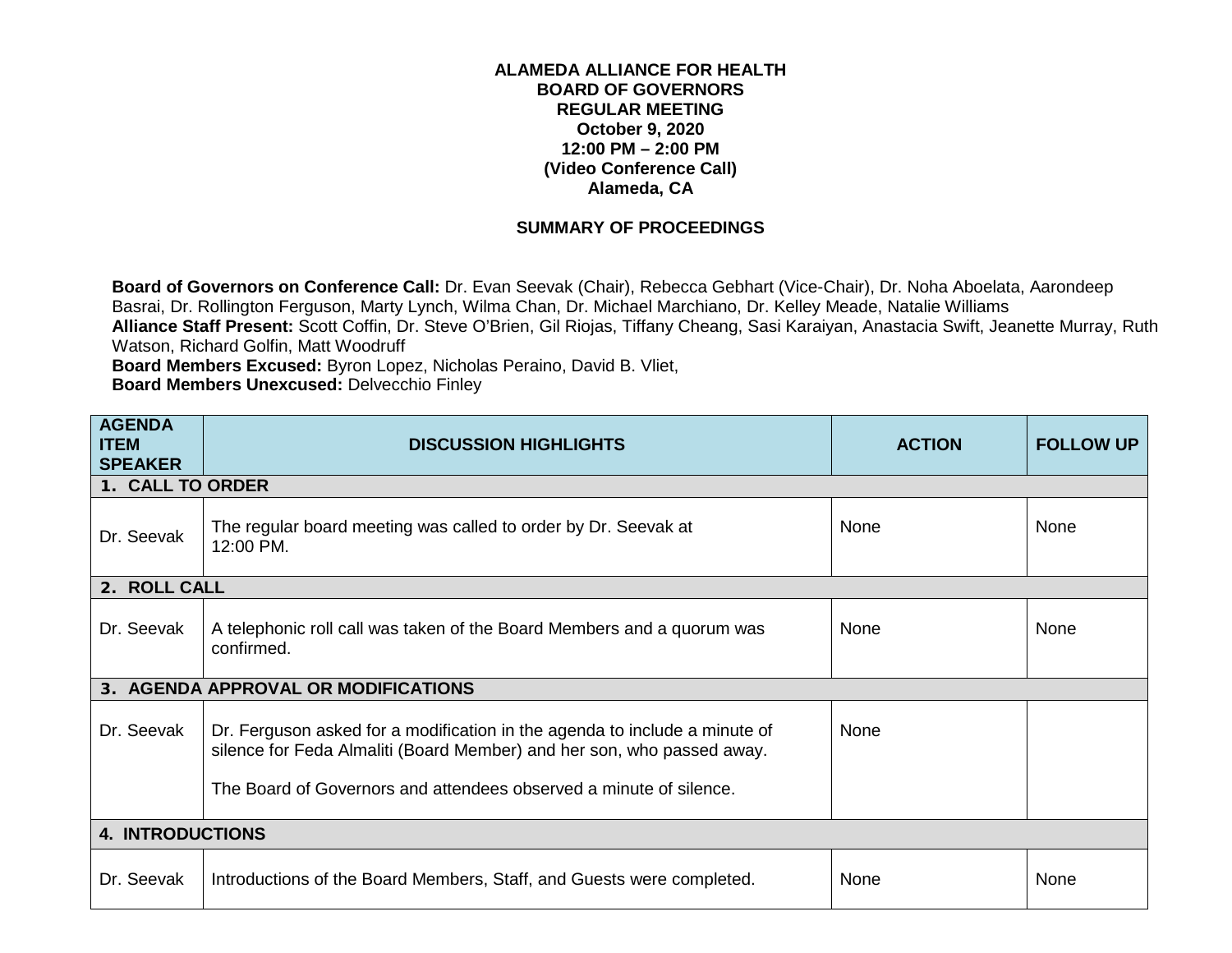| <b>AGENDA ITEM</b><br><b>SPEAKER</b> |                                                                       | <b>DISCUSSION HIGHLIGHTS</b>                                                                                                                    | <b>ACTION</b>                                                                               | <b>FOLLOW UP</b> |  |  |
|--------------------------------------|-----------------------------------------------------------------------|-------------------------------------------------------------------------------------------------------------------------------------------------|---------------------------------------------------------------------------------------------|------------------|--|--|
|                                      |                                                                       |                                                                                                                                                 |                                                                                             |                  |  |  |
| 5. CONSENT CALENDAR                  |                                                                       |                                                                                                                                                 |                                                                                             |                  |  |  |
| Dr. Seevak                           | Dr. Seevak presented the Consent Calendar.                            | a) September 11, 2020 Board Of Governors Meeting Minutes                                                                                        | <b>Motion to Approve</b><br>October 9, 2020 Board<br>Of Governors Consent<br>Calendar.      | None             |  |  |
|                                      | A vote by roll call was taken and the motion passed.                  | Motion to Approve October 9, 2020 Board Of Governors Consent Calendar.                                                                          | Motion: R. Gebhart<br>Second: Dr.<br>Marchiano.<br>Vote: Yes<br>No opposed or<br>abstained. |                  |  |  |
|                                      |                                                                       |                                                                                                                                                 |                                                                                             |                  |  |  |
|                                      | 6. a. BOARD MEMBER REPORT - COMPLIANCE ADVISORY COMMITTEE             |                                                                                                                                                 |                                                                                             |                  |  |  |
| R. Gebhart                           | 2020, at 10:30 AM.<br>workbook.                                       | The Compliance Advisory Committee was held telephonically on October 9,<br>Rebecca Gebhart updated the Board on the current Compliance Advisory | Informational update to<br>the Board of<br>Governors.<br>Vote not required.                 | None             |  |  |
|                                      | Informational update to the Board of Governors.<br>Vote not required. |                                                                                                                                                 |                                                                                             |                  |  |  |
|                                      | 6. b. BOARD MEMBER REPORT - FINANCE COMMITTEE                         |                                                                                                                                                 |                                                                                             |                  |  |  |
| Dr.<br>Ferguson                      |                                                                       | The Finance Committee was held telephonically on Tuesday, October 6, 2020.<br>Dr. Ferguson updated the Board on the Finance Committee Meeting.  | Informational update to<br>the Board of<br>Governors.                                       | None             |  |  |
|                                      | Informational update to the Board of Governors.                       |                                                                                                                                                 | Vote not required.                                                                          |                  |  |  |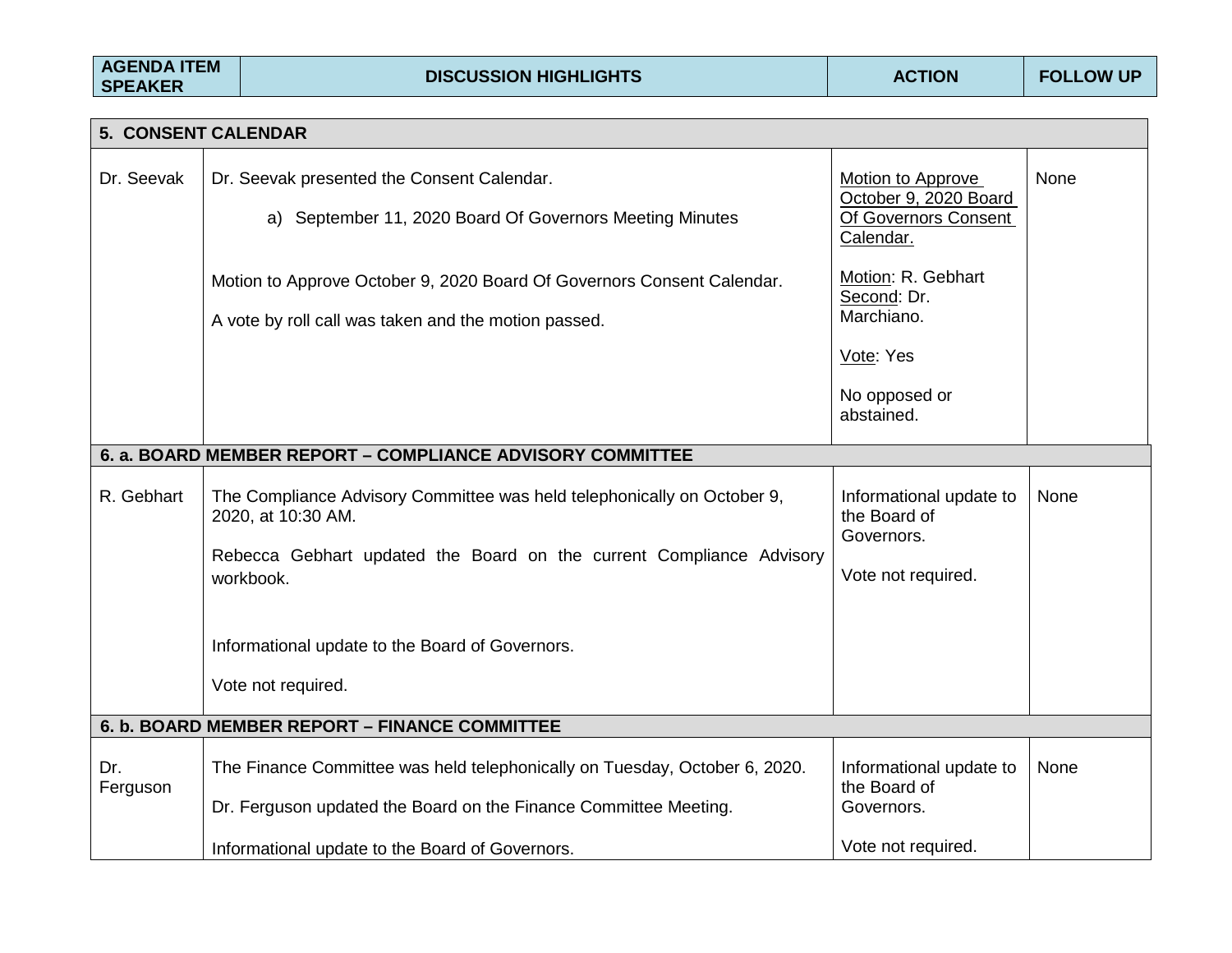| <b>AGENDA ITEM</b><br><b>SPEAKER</b> | <b>DISCUSSION HIGHLIGHTS</b>                                                                                                                                                                                                                                                                                                                                                                                                                                                  | <b>ACTION</b>                                                               | <b>FOLLOW UP</b> |
|--------------------------------------|-------------------------------------------------------------------------------------------------------------------------------------------------------------------------------------------------------------------------------------------------------------------------------------------------------------------------------------------------------------------------------------------------------------------------------------------------------------------------------|-----------------------------------------------------------------------------|------------------|
|                                      | Vote not required.                                                                                                                                                                                                                                                                                                                                                                                                                                                            |                                                                             |                  |
| 7. CEO UPDATE                        |                                                                                                                                                                                                                                                                                                                                                                                                                                                                               |                                                                             |                  |
| S. Coffin                            | Scott Coffin presented the following CEO updates.<br><b>Operating Performance &amp; Metrics:</b><br>\$4.8 million net loss year-to-date (July, August)                                                                                                                                                                                                                                                                                                                        | Informational update to<br>the Board of<br>Governors.<br>Vote not required. | None             |
|                                      | Medi-Cal enrollment continues to increase, nearly 18,000 higher (March to<br>October)<br>Medical loss ratio in August 97.2%; inpatient & outpatient utilization<br>trending upward<br>Member call center answering 64% of calls within 30 seconds, 16% below<br>target; abandonment rate meeting performance goal<br>Overturn rate for provider disputes at 27%, 2% above target<br>Vacancy factor of 14%, 4% above target<br>Customer Service Week, October 5-9<br>$\bullet$ |                                                                             |                  |
|                                      | Public health emergency extended through January 31, 2021:<br>• Federal authorities at Health & Human Services approved the renewal of<br>a determination that a public health crisis exists<br>Additional guidelines and authorizations are expected by County Officials<br>regarding the continued suspension of the Medi-Cal redetermination<br>process                                                                                                                    |                                                                             |                  |
|                                      | Medi-Cal Rate Development Update:<br>DHCS delivered the preliminary rates for Medi-Cal aid categories, first<br>$\bullet$<br>week in October<br>Rates are being analyzed and compared to the rate assumptions included<br>in the preliminary budget approved by the Board of Governors in June<br>2020<br>DHCS rate adjustment process is forecasted to complete by January 2021                                                                                              |                                                                             |                  |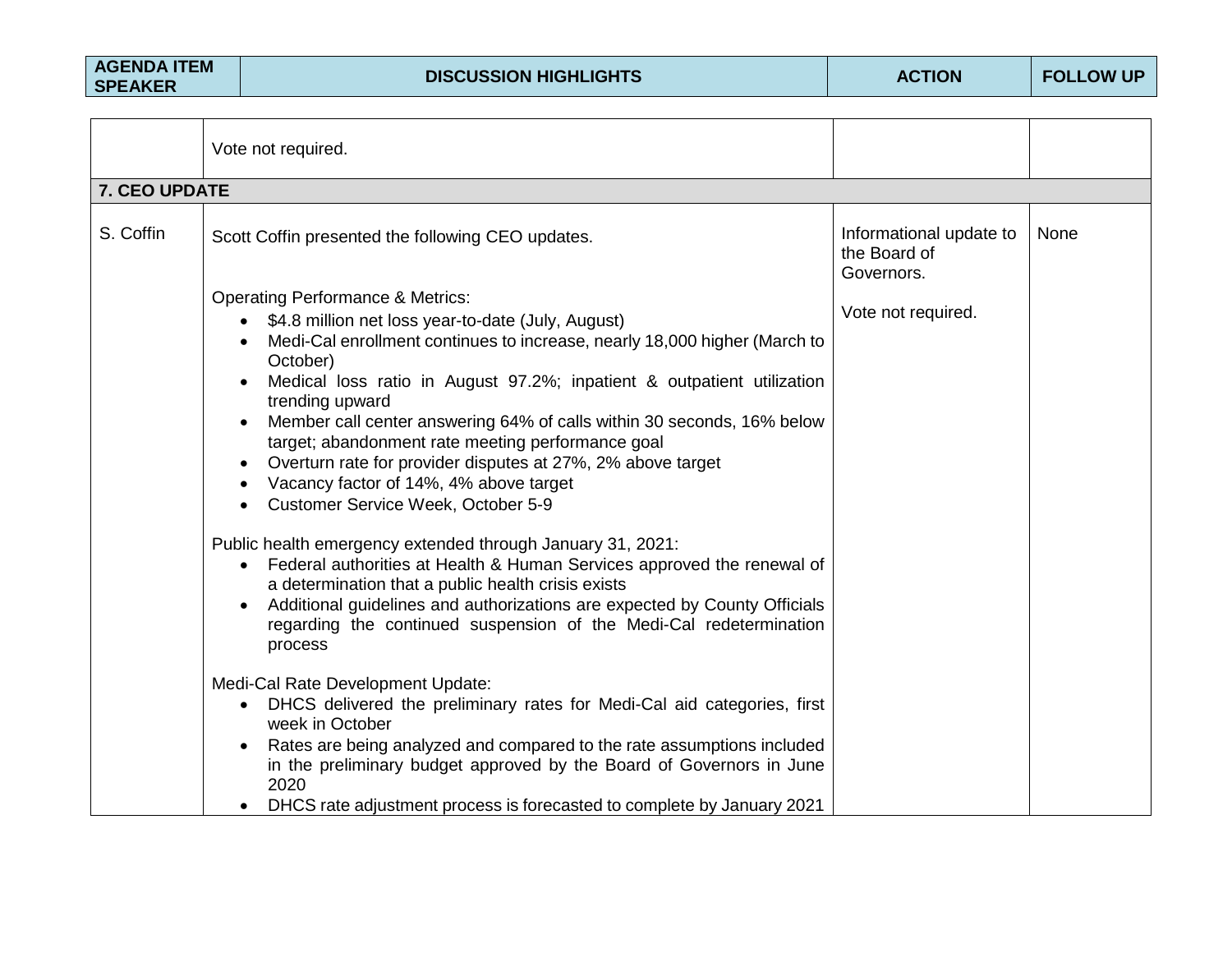| <b>AGENDA ITEM</b><br><b>SPEAKER</b> | <b>DISCUSSION HIGHLIGHTS</b>                                                                                                                                                                                                                                                                                                                                                                                                                                                                                                                                                                                     | <b>ACTION</b> | <b>FOLLOW UP</b> |
|--------------------------------------|------------------------------------------------------------------------------------------------------------------------------------------------------------------------------------------------------------------------------------------------------------------------------------------------------------------------------------------------------------------------------------------------------------------------------------------------------------------------------------------------------------------------------------------------------------------------------------------------------------------|---------------|------------------|
|                                      |                                                                                                                                                                                                                                                                                                                                                                                                                                                                                                                                                                                                                  |               |                  |
|                                      | • Q1-2021 budget forecast in November, and the Finance Committee<br>approved to accept the Q1 forecast as the final budget for Fiscal Year 2021                                                                                                                                                                                                                                                                                                                                                                                                                                                                  |               |                  |
|                                      | 1115 Waiver Extension & Whole Person Care:<br>Centers for Medicare & Medicaid (CMS) has approved a 12-month<br>$\bullet$<br>extension, extending the 1115 Waiver funding through December 31, 2020<br>Federal comment period ends November 1, 2020<br>Whole Person Care pilot is included in the one-year extension, and the<br>Alameda County program (AC3) will continue to operate through calendar<br>year 2020 based on the defined funding allocations                                                                                                                                                     |               |                  |
|                                      | Pharmacy transition to DHCS on January 1, 2021:<br>• Alliance's project team is on schedule with DHCS 1/1/2021 go-live<br>Key milestones include data exchange between the DHCS and contracted<br>pharmacy vendor (Magellan), member communications, and provider<br>communications<br>Operational readiness phase completes by end of November, 30 days<br>prior to go-live                                                                                                                                                                                                                                     |               |                  |
|                                      | Alameda Health System (AHS):<br>• 5-day union strike by SEIU and CNA, starts on October 7th<br>• Impacts staffing at AHS' acute care hospitals (Highland, San Leandro,<br>Alameda), health clinics, and the psychiatric hospital (John George)<br>The labor strike results in a public health and safety concern, and<br>maintaining access to health care for our Group Care and Medi-Cal<br>members is a high priority                                                                                                                                                                                         |               |                  |
|                                      | Behavioral Health Integration (BHI) Pilot:<br>Funded by the California State General Funds, administered by DHCS to<br>$\bullet$<br>establish new linkages between primary care and mental health &<br>substance use services<br>Four projects approved in Alameda County: Lifelong (1), Tri-City Health<br>Center (2), and Community Health Center Network (1)<br>BHI pilot starts on January 1, 2021, and continues for 2 years<br>DHCS to release guidance to awarded entities, and to define the role of<br>the managed care health plan<br>https://www.dhcs.ca.gov/provgovpart/Pages/VBP_BHI_IncProApp.aspx |               |                  |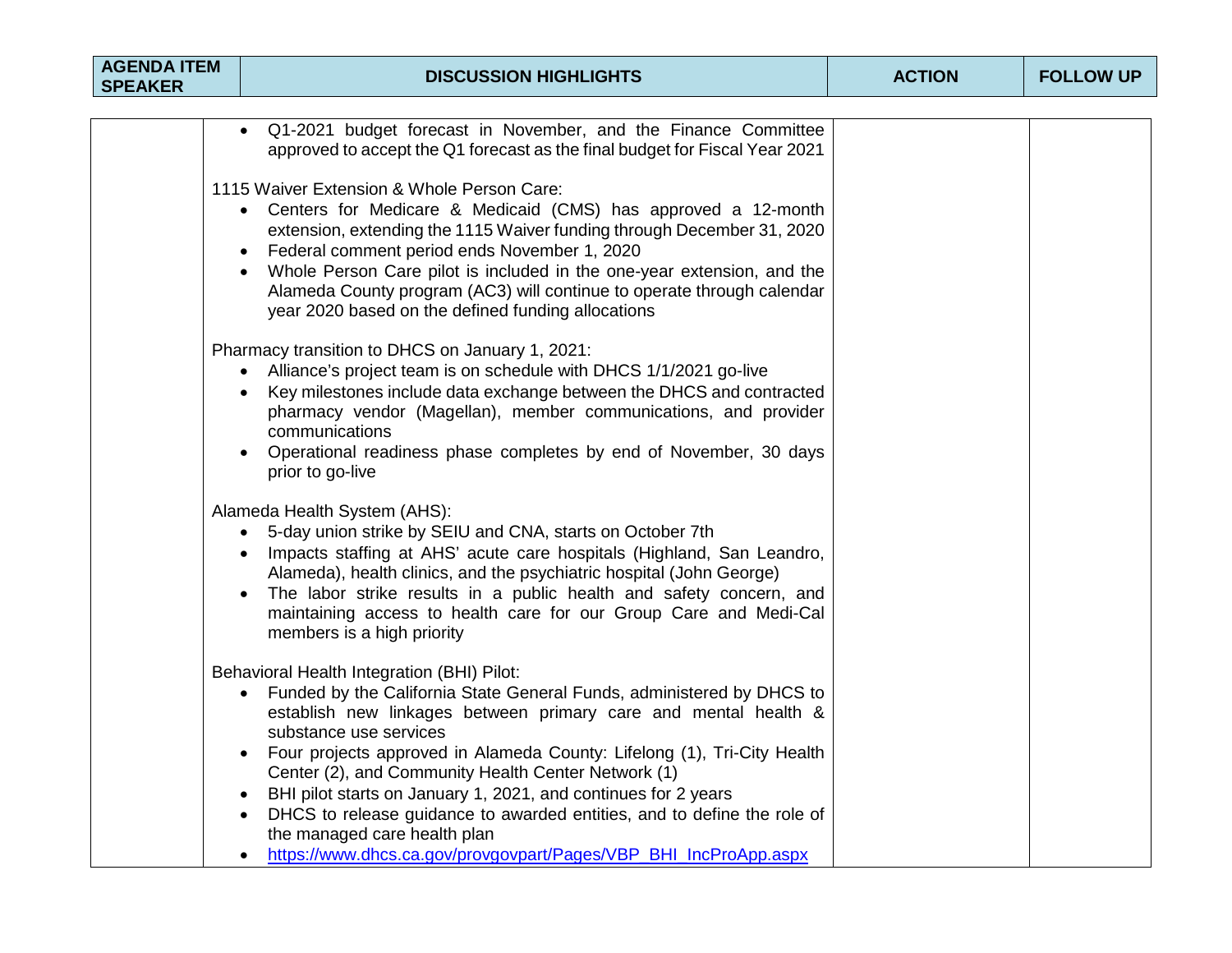| <b>AGENDA ITEM</b><br><b>SPEAKER</b>      |                                                                                | <b>DISCUSSION HIGHLIGHTS</b>                                                                                                                                                                                                                                                                                                                                                                                                                                                                                                                                                                                                                                                                                                                                                                                                                                                                                                                    | <b>ACTION</b>                                                                                                                                                                                            | <b>FOLLOW UP</b> |  |
|-------------------------------------------|--------------------------------------------------------------------------------|-------------------------------------------------------------------------------------------------------------------------------------------------------------------------------------------------------------------------------------------------------------------------------------------------------------------------------------------------------------------------------------------------------------------------------------------------------------------------------------------------------------------------------------------------------------------------------------------------------------------------------------------------------------------------------------------------------------------------------------------------------------------------------------------------------------------------------------------------------------------------------------------------------------------------------------------------|----------------------------------------------------------------------------------------------------------------------------------------------------------------------------------------------------------|------------------|--|
| Chris<br>Pritchard<br>and Rianne<br>Suico |                                                                                | Informational update to the Board of Governors.<br>Vote not required.<br>8. a. BOARD BUSINESS – REVIEW AND APPROVE MOSS ADAMS FISCAL YEAR 2020 AUDIT<br>Moss Adams representatives Chris Pritchard and Rianne Suico presented the<br>Fiscal Year 2020 Audit:<br>Moss Adams issued the Alliance an Unmodified Opinion, which is<br>"Combined financial statements are presented fairly and in accordance<br>with generally accepted accounting principles." This is the highest level of<br>assurance that can be issued from the audit firm.<br>Question:<br>• Do Moss Adams auditors ever find irregularities in your audits of other<br><b>Health Plans?</b><br>Answer:<br>• From time to time, yes, the auditors do find irregularities. But with the<br>Alliance, there were none and also no adjustments.<br>Motion to approve the Moss Adams Fiscal Year 2020 Audit as presented.<br>A vote by roll call was taken and the motion passed. | Motion to approve the<br>Moss Adams Fiscal<br>Year 2020 Audit as<br>presented.<br>Motion: Dr. Ferguson<br>Second: D. Meade<br>Motion passed by roll<br>call.<br>Vote: Yes<br>No opposed or<br>abstained. | None             |  |
|                                           | 8. b. BOARD BUSINESS - REVIEW AND APPROVE AUGUST 2020 MONTHLY FINANCIAL REPORT |                                                                                                                                                                                                                                                                                                                                                                                                                                                                                                                                                                                                                                                                                                                                                                                                                                                                                                                                                 |                                                                                                                                                                                                          |                  |  |
| G. Riojas                                 |                                                                                | Gil Riojas gave the following August Finance updates:<br>Enrollment:                                                                                                                                                                                                                                                                                                                                                                                                                                                                                                                                                                                                                                                                                                                                                                                                                                                                            | Motion to approve the<br>August 2020 Monthly<br>Financial Reports as<br>presented.                                                                                                                       | None             |  |
|                                           |                                                                                |                                                                                                                                                                                                                                                                                                                                                                                                                                                                                                                                                                                                                                                                                                                                                                                                                                                                                                                                                 |                                                                                                                                                                                                          |                  |  |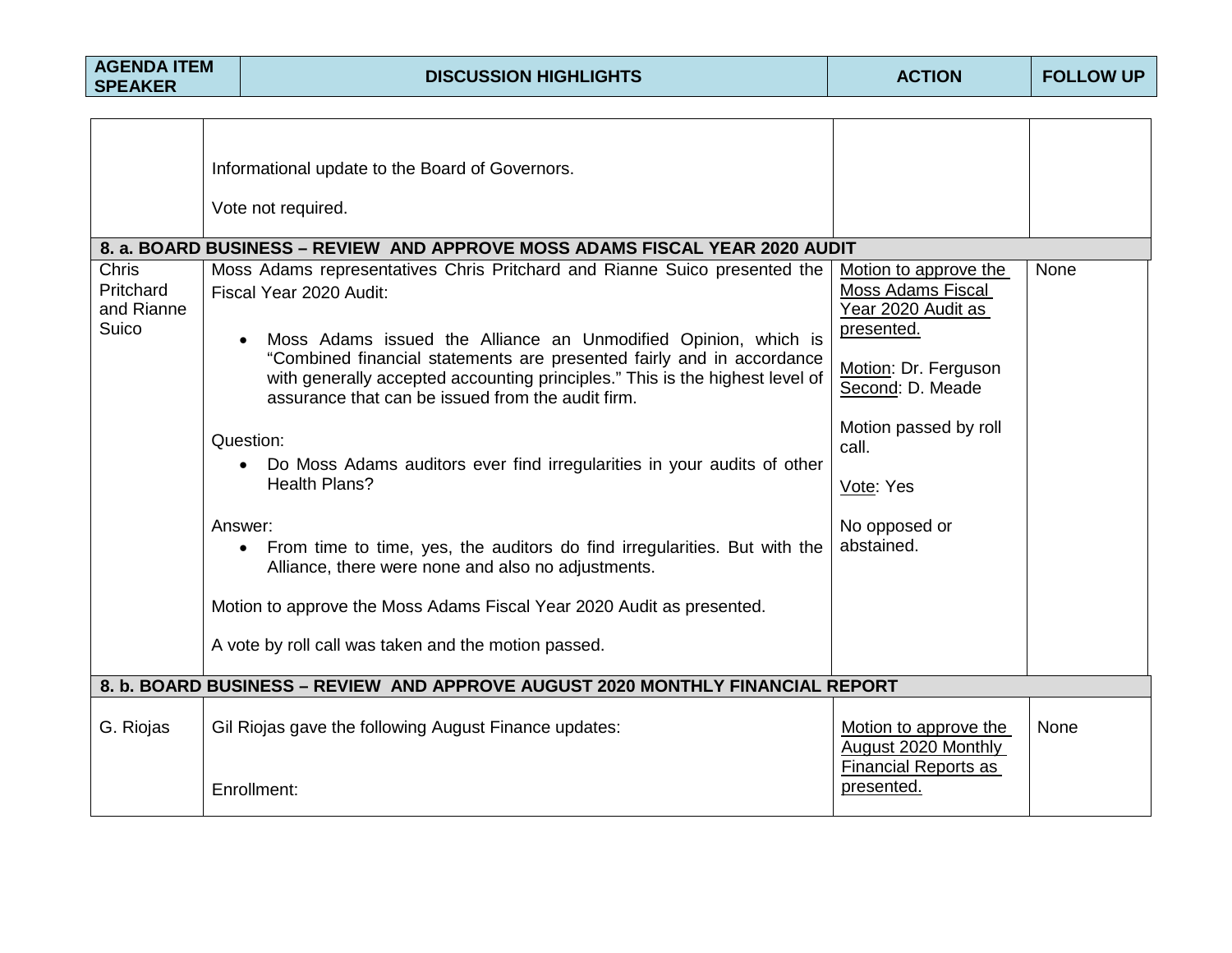| <b>AGENDA ITEM</b><br><b>SPEAKER</b> | <b>DISCUSSION HIGHLIGHTS</b>                                                                                                                                                                  | <b>ACTION</b>                           | <b>FOLLOW UP</b> |
|--------------------------------------|-----------------------------------------------------------------------------------------------------------------------------------------------------------------------------------------------|-----------------------------------------|------------------|
|                                      |                                                                                                                                                                                               |                                         |                  |
|                                      | For the month ending August 31, 2020, the Alliance had an enrollment of<br>264,058 members, a net loss of \$6.6M, and the tangible net equity is<br>606%.                                     | Motion: N. Williams<br>Second: M. Lynch |                  |
|                                      | Our enrollment has increased by 4,140 members since July 2020.<br>Net Income:                                                                                                                 | Motion passed by roll<br>call.          |                  |
|                                      | • For the month ending August 31, 2020, the actual net loss was \$6.6M, and<br>the budgeted net loss was \$3.1M.                                                                              | Vote: Yes                               |                  |
|                                      | The unfavorable variance is due to higher than anticipated medical<br>expenses and lower than anticipated other income and expense.                                                           | No opposed or<br>abstained.             |                  |
|                                      | Revenue:<br>For the month ending August 31, 2020, the actual revenue was \$82.9M vs.<br>the budgeted revenue of \$80.2M.                                                                      |                                         |                  |
|                                      | <b>Medical Expense:</b><br>• For the month ending August 31, 2020, actual medical expenses were<br>\$84.6M vs. our budgeted medical expense of \$76.5M.                                       |                                         |                  |
|                                      | Medical Loss Ratio (MLR):<br>For the month ending August 31, 2020, the MLR was 102.1% and the fiscal<br>$\bullet$<br>year-to-date of 97.2%.                                                   |                                         |                  |
|                                      | <b>Administrative Expense:</b><br>For the month ending August 31, 2020, actual administrative expenses<br>were \$4.9M vs. budgeted administrative expense \$7.0M.                             |                                         |                  |
|                                      | Other Income / (Expense):<br>• As of August 31, 2020, our YTD interest income from investments is<br>\$145,000, and YTD claims interest expense is \$62,000.                                  |                                         |                  |
|                                      | Tangible Net Equity (TNE):<br>Tangible net equity results continue to remain healthy, and at the end of<br>$\bullet$<br>August 31, 2020, the TNE was reported at 606% of the required amount. |                                         |                  |
|                                      | <b>Cash Position and Assets:</b>                                                                                                                                                              |                                         |                  |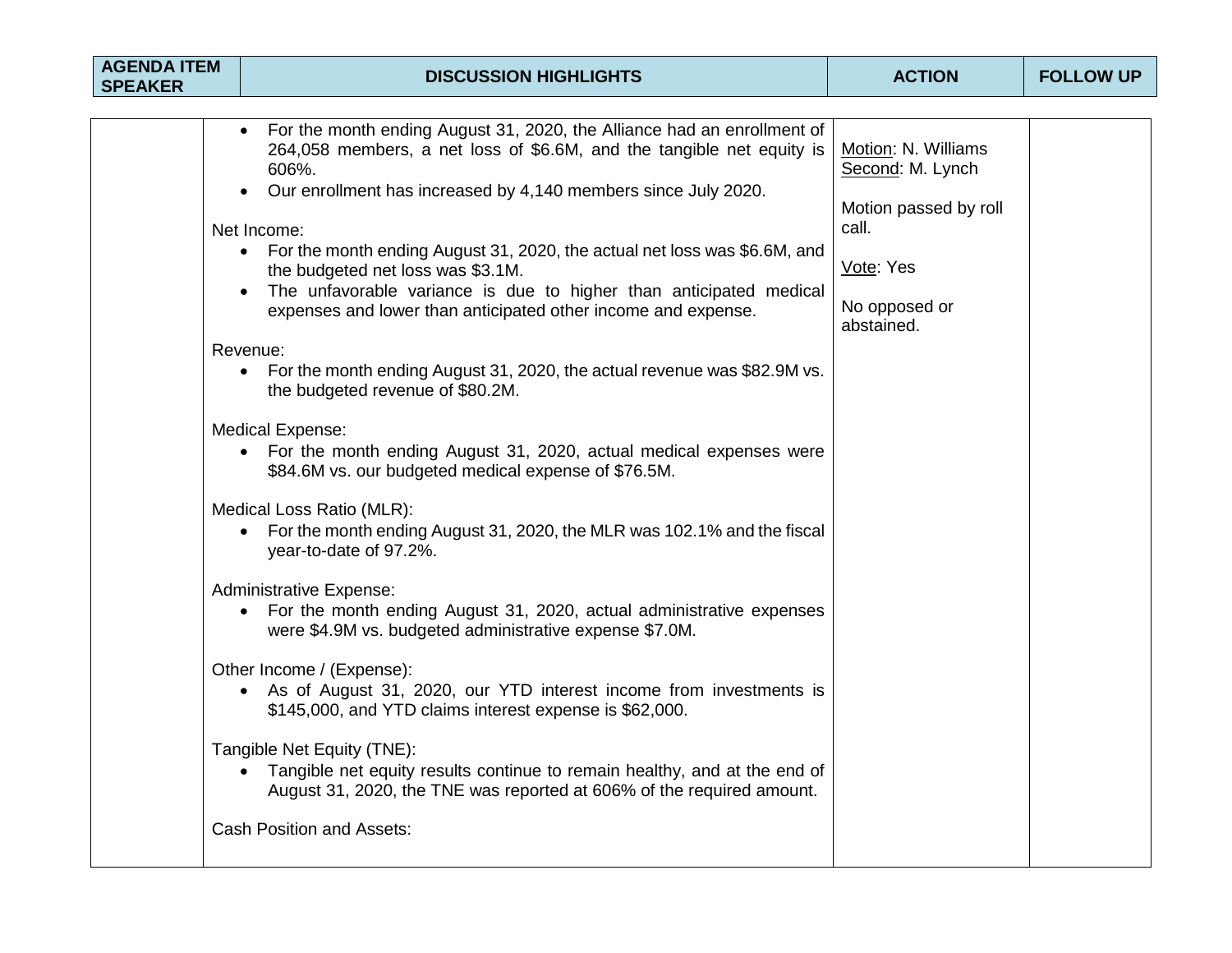| For the month ending August 31, 2020, \$262.3M reported in cash; \$55.1M<br>is uncommitted cash. Our current ratio is above the minimum required at<br>1.59 compared to the regulatory minimum of 1.0.<br>Question:                                                                                                                                                                                                                                                                                                                                                                                                                                                                                                                                                                                |                                                                                                                |                                                                                                           |
|----------------------------------------------------------------------------------------------------------------------------------------------------------------------------------------------------------------------------------------------------------------------------------------------------------------------------------------------------------------------------------------------------------------------------------------------------------------------------------------------------------------------------------------------------------------------------------------------------------------------------------------------------------------------------------------------------------------------------------------------------------------------------------------------------|----------------------------------------------------------------------------------------------------------------|-----------------------------------------------------------------------------------------------------------|
| • Is there any trend with the volume of telephonic visits?<br>Answer:<br>Since March, there has been a large increase in the volume of telephonic<br>$\bullet$<br>visits. The Health Care Quality Department tracks this information.<br>Question:<br>What can the Alliance expect from the State regarding rates?<br>$\bullet$<br>Answer:<br>The past rates were based on a Fiscal Year, but in 2021 they will be based<br>$\bullet$<br>on a calendar year. The final rates are to be received at the end of<br>December and reported to the Board at that time. The State has discussed<br>lowering our rates, but we will not know until they are received.<br>Motion to approve the August 2020 Monthly Financial Report as presented.<br>A vote by roll call was taken and the motion passed. |                                                                                                                |                                                                                                           |
|                                                                                                                                                                                                                                                                                                                                                                                                                                                                                                                                                                                                                                                                                                                                                                                                    |                                                                                                                |                                                                                                           |
| Scott Coffin presented the Fiscal Year 2021 Revised Budget Process:<br>COVID-19 has caused delays in the DHCS State rate development this<br>year, which could last possibly through January of next year. Due to the<br>delay, I am recommending to the Board of Governors to use the 2021 First<br>Quarter Forecast as the Final FY2021 Budget. The Alliance would like to                                                                                                                                                                                                                                                                                                                                                                                                                       | Motion to approve and<br>adopt the First Quarter<br>2021 Forecast as the<br><b>Final Budget for</b><br>FY2021. | None                                                                                                      |
|                                                                                                                                                                                                                                                                                                                                                                                                                                                                                                                                                                                                                                                                                                                                                                                                    | adopt the First Quarter 2021 Forecast as the Final Budget for FY2021.                                          | 8. c. BOARD BUSINESS - REVIEW AND APPROVE FISCAL YEAR 2021 REVISED BUDGET PROCESS<br>Motion: Dr. Ferguson |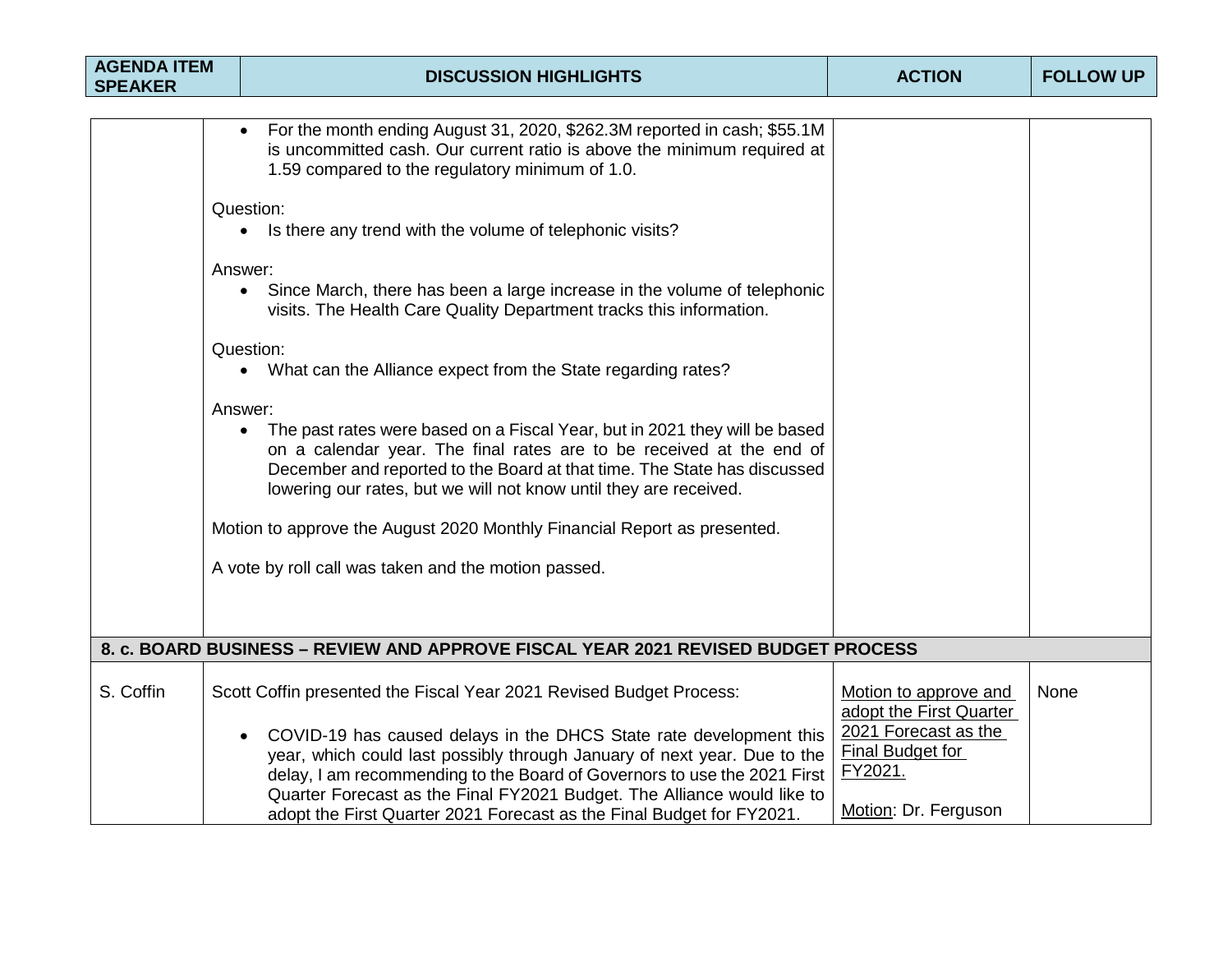| <b>AGENDA ITEM</b><br><b>SPEAKER</b> |                                                                  | <b>DISCUSSION HIGHLIGHTS</b>                                                                                                                                                                                        | <b>ACTION</b>                                         | <b>FOLLOW UP</b> |  |  |
|--------------------------------------|------------------------------------------------------------------|---------------------------------------------------------------------------------------------------------------------------------------------------------------------------------------------------------------------|-------------------------------------------------------|------------------|--|--|
|                                      |                                                                  |                                                                                                                                                                                                                     |                                                       |                  |  |  |
|                                      |                                                                  |                                                                                                                                                                                                                     | Second: R. Gebhart                                    |                  |  |  |
|                                      |                                                                  | Motion to approve and adopt the First Quarter 2021 Forecast as the Final<br>Budget for FY2021.                                                                                                                      | Motion passed by roll<br>call.                        |                  |  |  |
|                                      |                                                                  | A vote by roll call was taken and the motion passed.                                                                                                                                                                | Vote: Yes                                             |                  |  |  |
|                                      |                                                                  |                                                                                                                                                                                                                     | No opposed or<br>abstained.                           |                  |  |  |
|                                      |                                                                  | 9. a. STANDING COMMITTEE UPDATES - PEER REVIEW AND CREDENTIALING COMMITTEE                                                                                                                                          |                                                       |                  |  |  |
| Dr. O'Brien                          |                                                                  | The Peer Review and Credentialing Committee (PRCC) was held telephonically<br>on September 15, 2020.                                                                                                                | Informational update to<br>the Board of<br>Governors. | None             |  |  |
|                                      |                                                                  | Dr. O'Brien gave the following updates:                                                                                                                                                                             |                                                       |                  |  |  |
|                                      |                                                                  | There were twenty-seven (27) initial providers approved; including three<br>(3) Primary Care Providers, ten (10) specialists, four (4) ancillary<br>providers, and ten (10) mid-level providers                     | Vote not required.                                    |                  |  |  |
|                                      |                                                                  | Additionally, thirty-five (35) providers were re-credentialed at this<br>meeting; thirteen (13) primary care providers, fifteen (15) specialists, two<br>(2) ancillary providers, and five (5) mid-level providers. |                                                       |                  |  |  |
|                                      |                                                                  | Informational update to the Board of Governors.                                                                                                                                                                     |                                                       |                  |  |  |
|                                      |                                                                  | Vote not required.                                                                                                                                                                                                  |                                                       |                  |  |  |
|                                      | 9. b. STANDING COMMITTEE UPDATES - HEALTH CARE QUALITY COMMITTEE |                                                                                                                                                                                                                     |                                                       |                  |  |  |
| Dr. O'Brien                          |                                                                  | The Health Care Quality Committee (HCQC) was held telephonically on<br>September 17, 2020.                                                                                                                          | Informational update to<br>the Board of<br>Governors. | None             |  |  |
|                                      |                                                                  | <b>Committee Medical Updates:</b><br><b>Alliance Delegates and Updates</b><br>$\bullet$                                                                                                                             | Vote not required.                                    |                  |  |  |
|                                      |                                                                  |                                                                                                                                                                                                                     |                                                       |                  |  |  |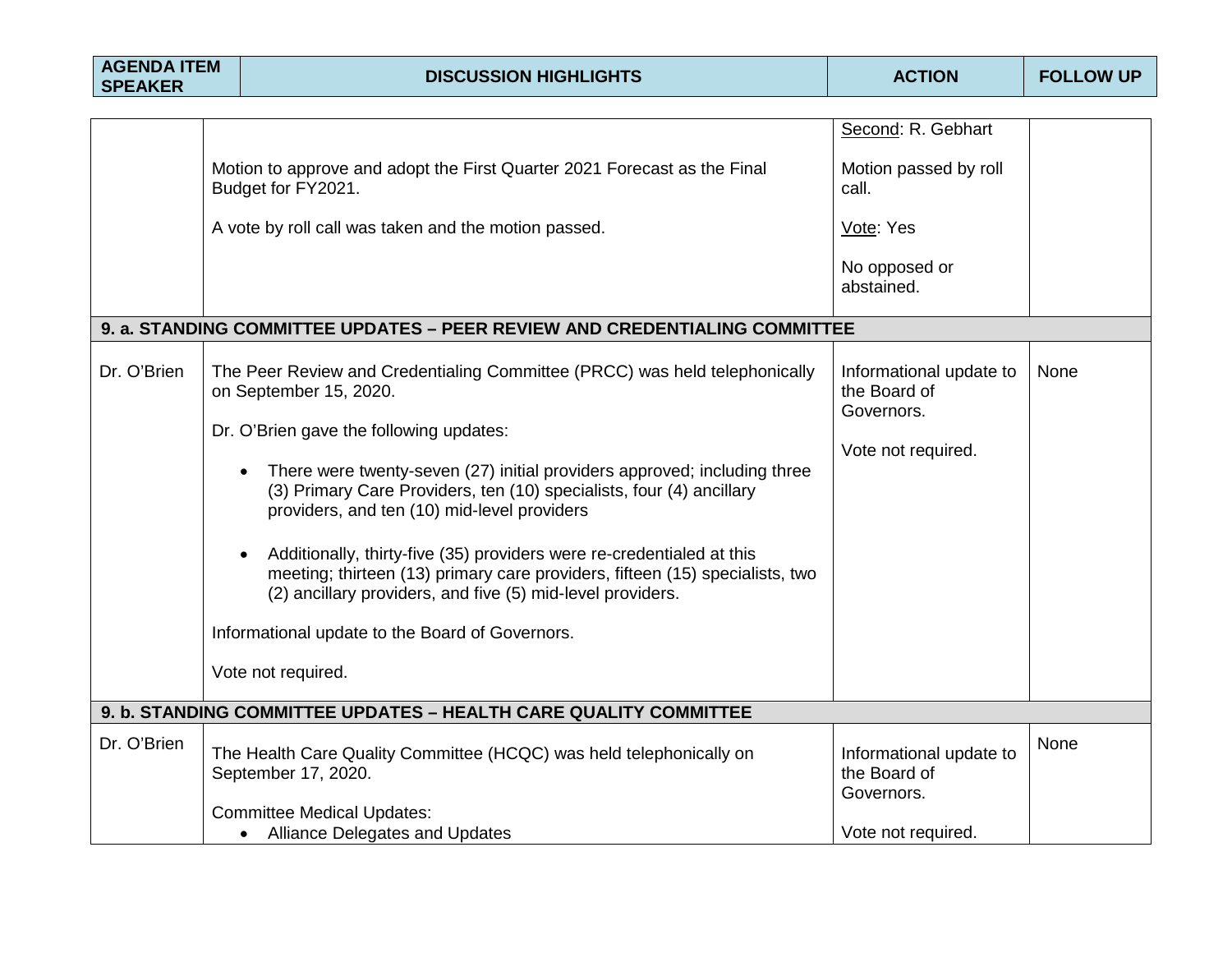| <b>AGENDA ITEM</b><br><b>SPEAKER</b> | <b>DISCUSSION HIGHLIGHTS</b>                                                                                                                                                                                                                                                                                                                                                                                                                                                                                                                                                                                                                                                                                                                                                                                                                                                  | <b>ACTION</b>                                         | <b>FOLLOW UP</b> |
|--------------------------------------|-------------------------------------------------------------------------------------------------------------------------------------------------------------------------------------------------------------------------------------------------------------------------------------------------------------------------------------------------------------------------------------------------------------------------------------------------------------------------------------------------------------------------------------------------------------------------------------------------------------------------------------------------------------------------------------------------------------------------------------------------------------------------------------------------------------------------------------------------------------------------------|-------------------------------------------------------|------------------|
|                                      | Quality Management, Utilization Management, and Case Management<br>Policy & Procedure discussion and approval<br>Beacon Health Options summary presentation of the Quality<br>Management Program Description, Work Plan, and the 2019 Annual<br><b>Program Evaluation</b><br>The Alameda County Behavioral Health presentation by CMO and<br>Committee member Dr. A. Chapman - Overview of Behavioral Health<br>System Integration, and COVID-19 Impact<br>Grievance & Appeals:<br>• Higher rates of grievances due to:<br><b>Member Services handoff</b><br>$\Omega$<br>IHSS members having difficulty with co-pays<br>Patient Needs Assessment (PNA) Report<br>Quality Improvement Work Plan Activities Update<br>Introduction of the Alliance New Case Management Medical Director<br>Donna Carey<br>Informational update to the Board of Governors.<br>Vote not required. |                                                       |                  |
|                                      | 9. c. STANDING COMMITTEE UPDATES - PHARMACY AND THERAPEUTICS COMMITTEE                                                                                                                                                                                                                                                                                                                                                                                                                                                                                                                                                                                                                                                                                                                                                                                                        |                                                       |                  |
| Dr. O'Brien                          | The Pharmacy and Therapeutics Committee (P&T) was held telephonically on<br>September 15, 2020.<br><b>Committee Medical Updates:</b>                                                                                                                                                                                                                                                                                                                                                                                                                                                                                                                                                                                                                                                                                                                                          | Informational update to<br>the Board of<br>Governors. | None             |
|                                      | The P&T Committee reviewed the efficacy, safety, cost, and utilization<br>$\bullet$<br>profiles of thirty (30) therapeutic categories and drug monographs at the<br>September 15, 2020 meeting:<br>The P&T Committee approved thirteen (13) modifications to the formulary<br>for the Alliance's Medi-Cal and Alliance Group Care programs.<br>The P&T Committee reviewed twenty (20) PA guidelines and revised<br>fourteen (14) of them, while six (6) PA guidelines had no change.                                                                                                                                                                                                                                                                                                                                                                                          | Vote not required.                                    |                  |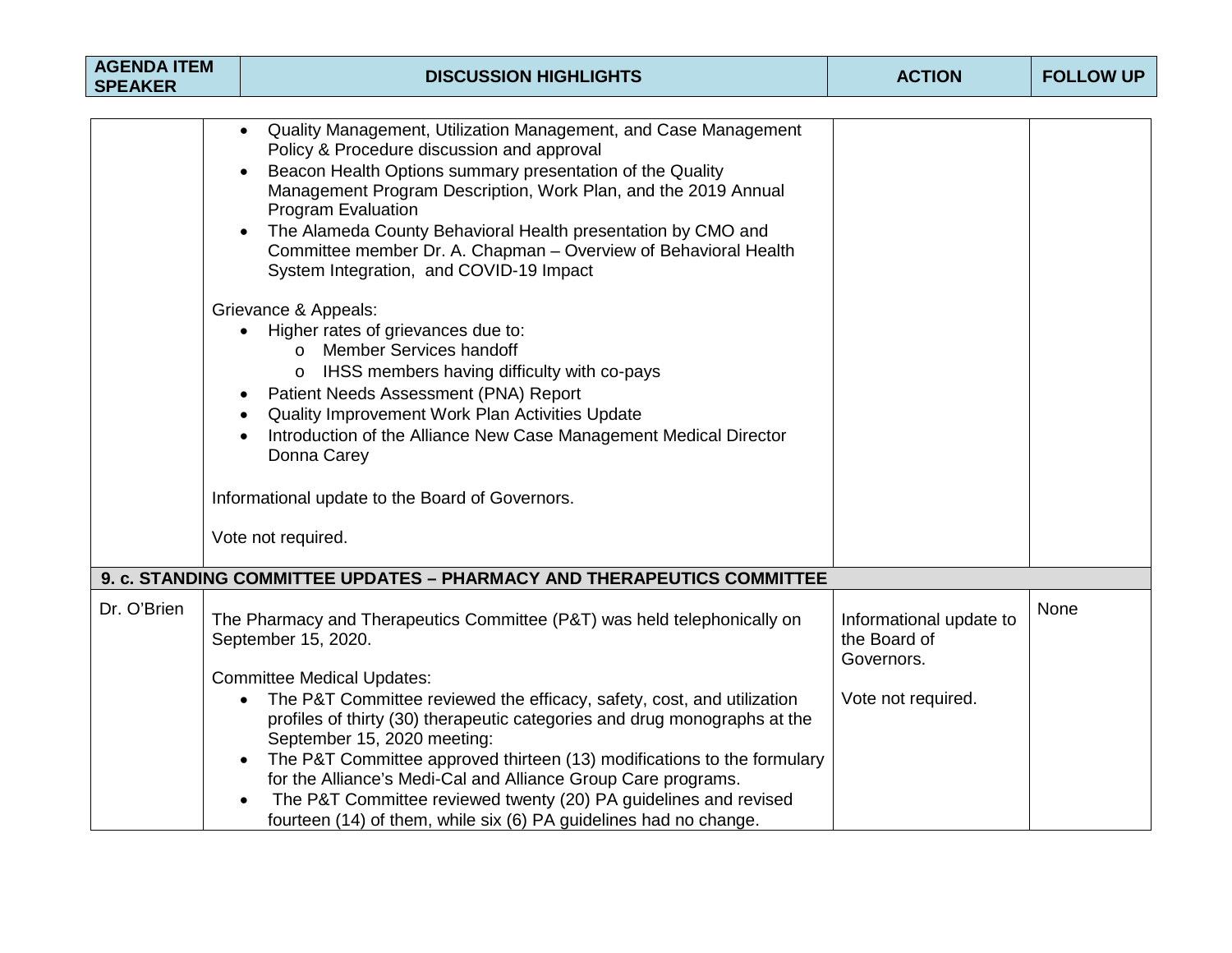| <b>AGENDA ITEM</b><br><b>SPEAKER</b> |      | <b>DISCUSSION HIGHLIGHTS</b>                                                                                                                                                                                                                                                                                                                                                                                                                                                                                                                                                                                                                                                    | <b>ACTION</b>                                                               | <b>FOLLOW UP</b> |
|--------------------------------------|------|---------------------------------------------------------------------------------------------------------------------------------------------------------------------------------------------------------------------------------------------------------------------------------------------------------------------------------------------------------------------------------------------------------------------------------------------------------------------------------------------------------------------------------------------------------------------------------------------------------------------------------------------------------------------------------|-----------------------------------------------------------------------------|------------------|
| S. Coffin                            |      | Pharmacy Transition (State Carve-in) is on target for 1/1/2021<br>Data exchange<br>$\Omega$<br>Member & provider communication<br>$\circ$<br><b>Operational readiness</b><br>$\circ$<br>Informational update to the Board of Governors.<br>Vote not required.<br>9. d. STANDING COMMITTEE UPDATES - CONSUMER ADVISORY COMMITTEE<br>The Consumer Advisory Committee (MAC) was held telephonically on<br>September 17, 2020.<br>Scott Coffin presented to the Committee Members, and was joined by the<br>COO, CFO, and CMO to report on enrollment, pharmacy transition to<br>DHCS, and financial performance, and "How the Public Health Crisis<br><b>Effects Utilization."</b> | Informational update to<br>the Board of<br>Governors.<br>Vote not required. | None             |
|                                      |      | Dr. Bhatt updated the MAC on COVID-19 Myths and Facts.<br>$\bullet$<br>Jennifer Karmelich reported on Grievance and Appeals.<br>Michelle Lewis updated on Communications and Outreach.<br>The Committee reviewed the Alliance 2020 Population Needs<br>assessment.<br>Informational update to the Board of Governors.                                                                                                                                                                                                                                                                                                                                                           |                                                                             |                  |
|                                      |      | Vote not required.                                                                                                                                                                                                                                                                                                                                                                                                                                                                                                                                                                                                                                                              |                                                                             |                  |
| <b>10. STAFF UPDATES</b>             |      |                                                                                                                                                                                                                                                                                                                                                                                                                                                                                                                                                                                                                                                                                 |                                                                             |                  |
| S. Coffin                            | None |                                                                                                                                                                                                                                                                                                                                                                                                                                                                                                                                                                                                                                                                                 | None                                                                        | None             |
| <b>11. UNFINISHED BUSINESS</b>       |      |                                                                                                                                                                                                                                                                                                                                                                                                                                                                                                                                                                                                                                                                                 |                                                                             |                  |
| S. Coffin                            | None |                                                                                                                                                                                                                                                                                                                                                                                                                                                                                                                                                                                                                                                                                 | None                                                                        | None             |